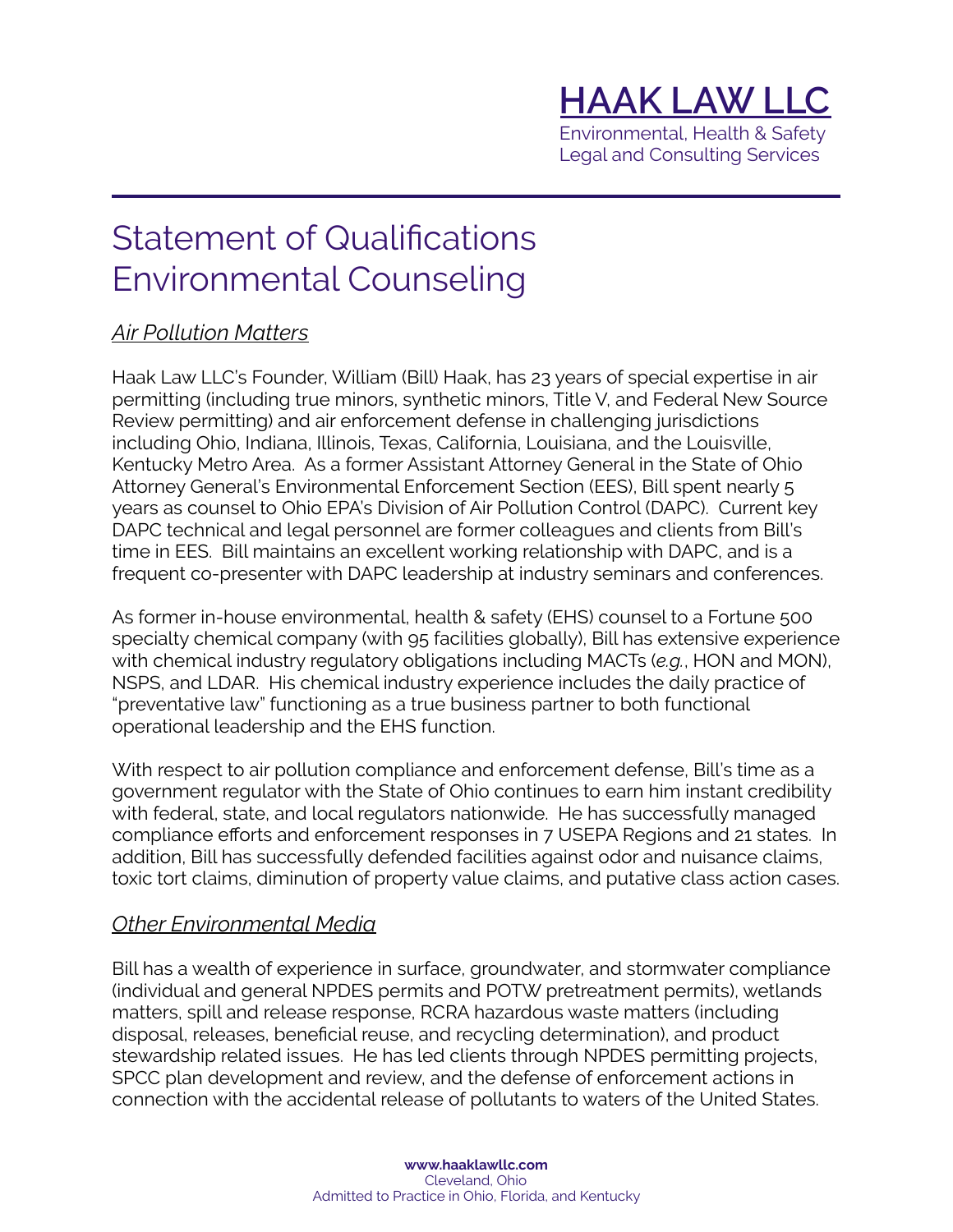### *Experience*

The following is a summary of Haak Law LLC's environmental experience:

- Assist technical experts and/or consultants in the preparation of air permit applications. Review statutory and regulatory bases for the applicability of various federal and state programs. Devise synthetic minor strategies to align with business needs and regulatory compliance obligations. Review and assist in the development and/or defense of emission factors.
- Consult with clients in real-time with respect to operational upsets, malfunctions, and breakdowns to determine reporting and recordkeeping obligations in light of regulatory requirements and permit terms and conditions. Draft language for immediate reporting, records, and periodic reports reflecting causation (root cause) and corrective actions with an eye towards avoiding notices of violation and/or other enforcement activities by regulatory authorities.
- Lead client response efforts in connection with notices of violation and escalated enforcement actions. Conduct root cause investigations to determine causes of alleged violations, develop defenses, and respond to regulatory agency inquiries. Defend clients in meetings, hearings, and administrative, civil and criminal proceedings in connection with alleged violations.
- Support client efforts to permit new facilities, expansions and modifications, and new products (and emission units). Work with regulatory agencies to expedite permitting efforts to meet business needs. Develop strategies and tactics to anticipate public response and comments, and ensure that business needs are timely met in light of possible negative public response.
- Lead and/or support EHS compliance auditing efforts. Develop risk-based EHS auditing approaches for facilities with disparate risk profiles where a "one size fits all" EHS auditing approach is inappropriate. Lead client efforts to develop appropriate corrective action plans and prioritize finding closure in climates with limited cash flow and/or available capital.

#### *Representative Cases\**

- Successfully defended a client that inadvertently (and in good faith) permitted a major Title V and major federal New Source Review facility as a true minor facility. Negotiated with enforcement authorities and resolved the matter with no penalties (*potential penalties estimated to be in excess of \$1 million*).
- Represented a client who developed new and more accurate emission factors for a manufacturing facility. Negotiated with the state regulatory agency to establish a new synthetic minor permit reflecting the new emission factors that maintained the facility's minor status. No civil or administrative penalties (*potential penalties estimated to be in excess of \$500K*).